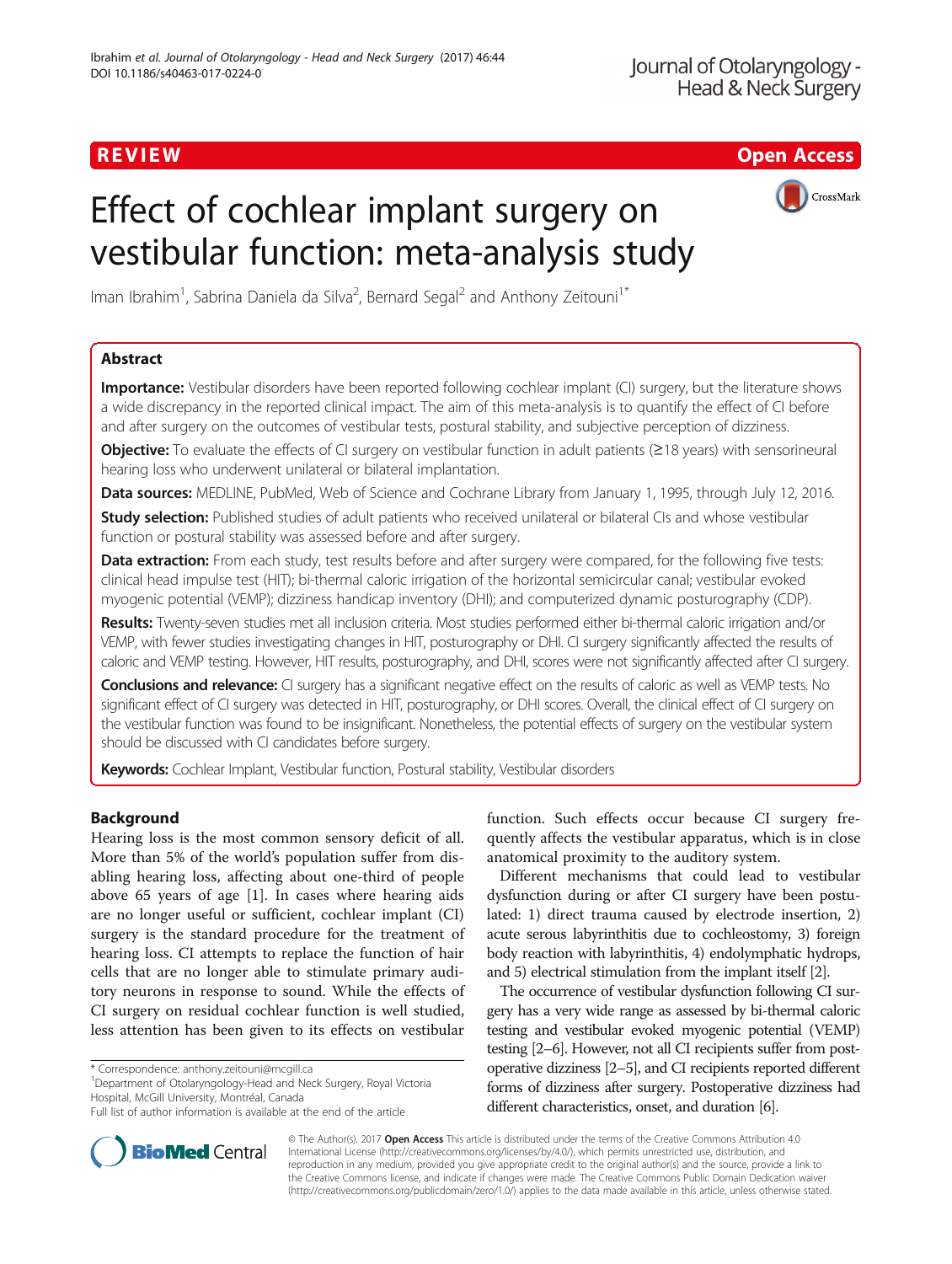Given the increasing use of bilateral implantation, it would be important to be able to quantify the effects of CI surgery on the vestibular system. This information would be of great benefit both to the CI team and patients. The aim of the current study was to evaluate the effects of CI surgery on vestibular function and postural stability in adult patients having sensorineural hearing loss (SNHL) who underwent unilateral or bilateral implantation. The purpose of the current meta-analysis study was to demonstrate a quantifiable effect of CI surgery on several tests for balance and vestibular function.

## Methods

PRISMA (Preferred Reporting Items for Systematic Reviews and Meta-analysis) statement was used as our methodology for this systematic review [\[7\]](#page-9-0).

### Study eligibility criteria

The criteria used in the selection were: (1) studies including adult patients ( $\geq$ 18 years old), (2) studies reporting both pre- and postoperative test results, and (3) studies that reported numbers of normal and abnormal patients for the following tests: clinical head impulse test (HIT), caloric, and vestibular evoked myogenic potential (VEMP) testing were included. Studies that reported raw or average data and standard deviations for posturography (Sensory Organization Test (SOT) conditions 5 and 6) or for dizziness handicap inventory (DHI) pre- and postoperatively were also included. Studies involving young patients (<18 years) were excluded.

All studies had CI surgery performed by the same surgical unit, so it was assumed that the techniques between patients were standardized.

### Data sources

A thorough search of MEDLINE, PubMed, EMBASE, Web of Science and Cochrane Review was conducted, using the keywords "cochlear implant and vestibular" or "cochlear implant and caloric" or "cochlear implant and VEMP" or "cochlear implant and balance" or "cochlear implant and posturography" or "cochlear implant and dizziness" or "cochlear implant and Dizziness Handicap Inventory". This meta-analysis included the date range from January  $1<sup>st</sup>$ , 1995 to July  $12<sup>th</sup>$ , 2016.

## Data extraction

A total of 2006 potential journal articles was identified using the keywords mentioned above. Only articles in English and French were included. Individual studies' abstracts were screened to select the studies that met the criteria for this meta-analysis. Full texts of selected articles were retrieved and then rescreened for possible inclusion in the current meta-analysis by two different observers independently.

#### Data presentation

Different tests exist to evaluate different aspects of the state of the vestibular apparatus. The HIT is one test that assesses vestibulo-ocular function. Other tests objectively evaluate parameters associated with different parts of the vestibular apparatus; however, they do not measure the function of the vestibular system. Such tests include the caloric and VEMP tests.

Posturography is a set of tests that assess the integrative vestibular performance associated with maintenance of posture, where the vestibular function integrates with other sensory inputs (such as vision & proprioception, in order to maintain posture). When applying the SOT test, posturography assesses the state of compensation, because all the movements are sway-referenced, with no induced movements. The DHI is a subjective test for assessment of the perceived function of the vestibular balance condition.

#### Data synthesis

Four separate meta-analyses were conducted - one for each test. For HIT, caloric, and VEMP testing, the outcome measure was obtained from the ratio of subjects with normal test results before and after surgery; the effect size was measured using the log relative risk (RR) because outcomes are reported in a dichotomous manner (i.e. either normal or hypo/areflexia). For Posturography and DHI, the outcome measure was the mean difference in scores; the effect size was measured using the mean difference (MD) in scores before and after surgery. The random effects model was used, because of the expected variability in the tests' conditions and results interpretation in the different test centers, and also because all the heterogeneity analyses were significant. Due to the low number of studies available, a meta-analysis was not performed for the posturography data. To calculate the mean difference in scores, the means and standard deviations for scores were extracted, as well as the number of subjects before and after surgery. All data analyses were performed using R-version-3.1.2. Statistical significance was defined as  $P < 0.05$ .

## Results

Of the 2006 studies, 1956 articles were excluded at the abstract level because they were either duplicates or because the eligibility criteria did not apply (Fig. [1](#page-2-0)). Next, the full-text of 50 publications were recovered, and then 23 of these publications were excluded because it was not possible to extract useful data from them. Those reports either did not report numbers of subjects having preoperative normal vestibular function and/or numbers of subjects having postoperative normal vestibular functions, or they applied different forms of tests not evaluated in this study. The remaining 27 reports were included in the meta-analysis (Fig. [1\)](#page-2-0) and the results were described separately (Table [1](#page-3-0), Figs. [2](#page-5-0), [3](#page-5-0), [4](#page-5-0) and [5](#page-5-0)).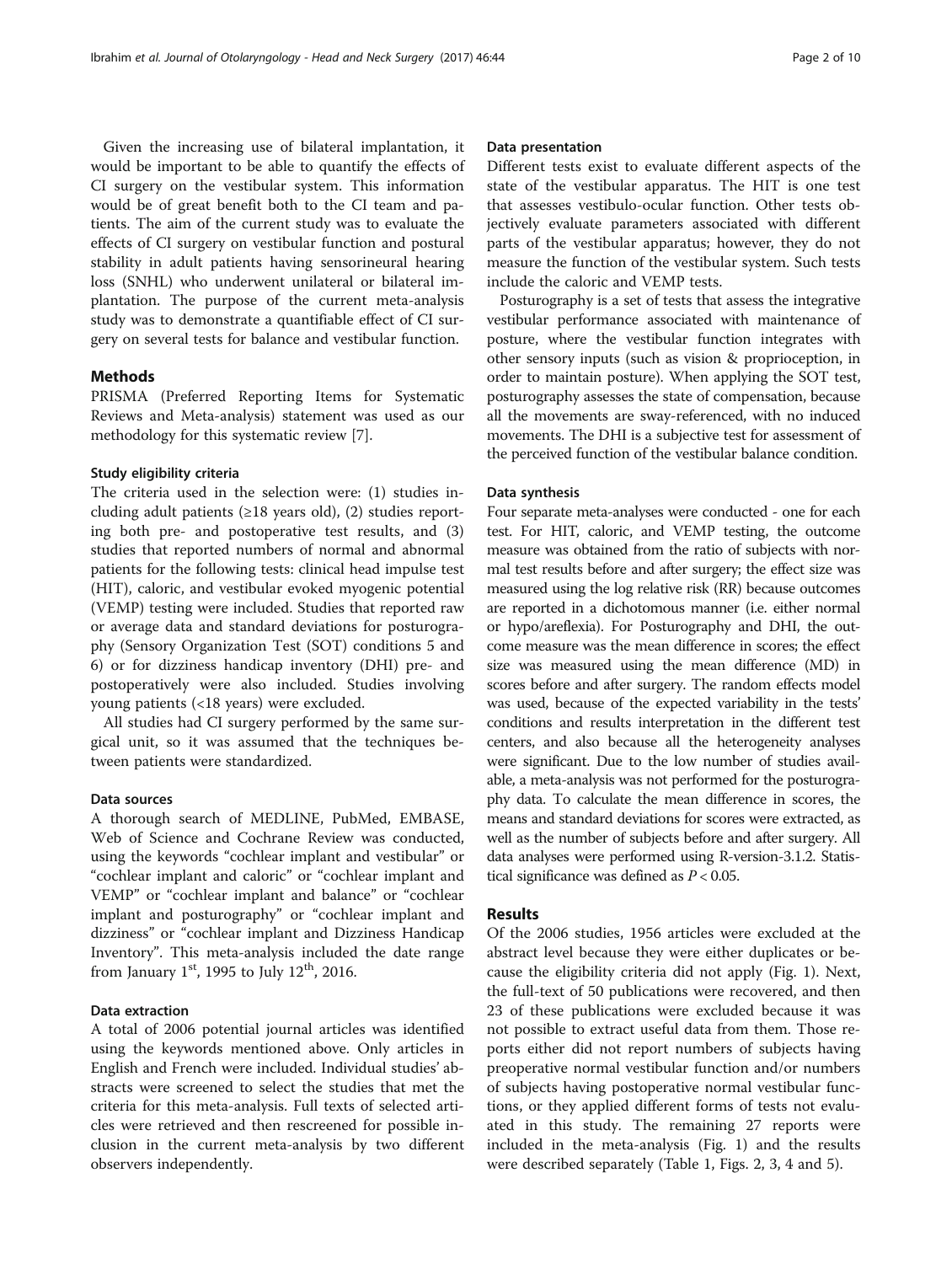<span id="page-2-0"></span>

## HIT results

The number of subjects with normal and abnormal testing results before and after CI surgery who were included in the meta-analysis of the HIT test is shown in Table 2 in [Appendix](#page-7-0). The statistical analysis revealed a non-significant effect of CI surgery on the HIT test results  $(RR = 0.0951, 95\% \text{ CI} = -0.0220, 0.2122, P = 0.11).$ There was substantial variability in the results observed in these studies ( $I^2 = 57.98\%$ , QDF = 5) = 11.2612, P = 0.046). The forest plot indicating the relative strength of each study included in the meta-analysis is illustrated by Fig. [2](#page-5-0). Two studies (Batuecas et al., [[8\]](#page-9-0) and Vankatova et al. [\[9](#page-9-0)]) had a relatively larger number of abnormal postoperative HIT results. However, patients in Batuecas et al. [[8\]](#page-9-0) were re-tested after a relatively short postoperative period (2 days). For Vankatova et al. [[9\]](#page-9-0), communication with the authors revealed that they had false positive results. Consequently, it was decided to exclude this study from the meta-analysis.

Five out of the six studies that performed HIT, conducted a quantitative HIT, whether a video HIT [\[8](#page-9-0), [9\]](#page-9-0), a search coil HIT [\[5](#page-9-0), [10](#page-9-0)], or a motorized HIT (mHIT) [[11\]](#page-9-0). Only Basta et al., [[12](#page-9-0)] used a bedside HIT.

## Caloric test results

The number of subjects with normal and abnormal testing results before and after CI surgery included in the metaanalysis of the caloric test is shown in Table 3 in [Appen](#page-7-0)[dix](#page-7-0). The statistical analysis revealed a significant effect of CI surgery on the caloric test results ( $RR = 0.2826$ ,  $95\%$  CI  $= 0.1032, 0.4621, P = 0.0039$ . There was a considerable heterogeneity observed in the studies ( $I^2$  = 74.90%, Q (DF =  $18$  = 50.8956,  $P < 0.0001$ ). The forest plot indicating the relative strength of each study included in the metaanalysis is illustrated by Fig. [3.](#page-5-0) Despite the variability among the reports, the results revealed a tendency for loss of peripheral vestibular function following CI surgery in the majority of the 19 studies involved in this analysis. Several factors could account for the variability among the studies, such as the age range, the test settings and timing of the postoperative retest.

## VEMP test results

The studies included in the meta-analysis of VEMP test are shown in Table 4 in [Appendix.](#page-7-0) All included studies used cVEMP. The statistical analysis revealed a significant detrimental effect of CI surgery on VEMP test results (RR = 0.5099, 95% CI = 0.2941, 0.7256,  $P < 0.0001$ ). There was a substantial heterogeneity in the studies ( $I^2$  = 51.68%, Q (DF = 11) = 20.7693,  $P = 0.0293$ ). The forest plot indicating the relative strength of each study included in the meta-analysis is illustrated by Fig. [4](#page-5-0). Two studies (Coordes et al. [\[13](#page-9-0)], and Melvin et al. [[5\]](#page-9-0)) had a relatively higher number of patients who retained normal VEMP test results postoperatively. This could be due to the use of bone-conduction VEMP, which is more sensitive compared to air-conduction VEMP [\[13](#page-9-0)].

### Posturography results

The results from the studies that investigated posturography, particularly the conditions 5 and 6 are shown in Table 5 in [Appendix](#page-7-0). Meta-analysis could not be conducted because only two studies were retrieved [\[3](#page-9-0), [14](#page-9-0)]. Brey et al. [[14\]](#page-9-0). found a non-significant difference between pre- and post- implantation, where the difference in conditions 5 and 6 scores was very subtle: These results did not differ much from the results reported by Buchman et al. [[3\]](#page-9-0). Overall, postural stability performance did not seem to be affected by the CI surgery.

## DHI results

Results from the studies that were included in the metaanalysis of the DHI test are shown in Table 6 in [Appendix](#page-7-0). The statistical analysis revealed a non-significant effect of CI surgery on the DHI scores (MD =  $-14.9718$ , 95% CI =  $-44.1804$ , 14.23,  $P = 0.3151$ ). There was a considerable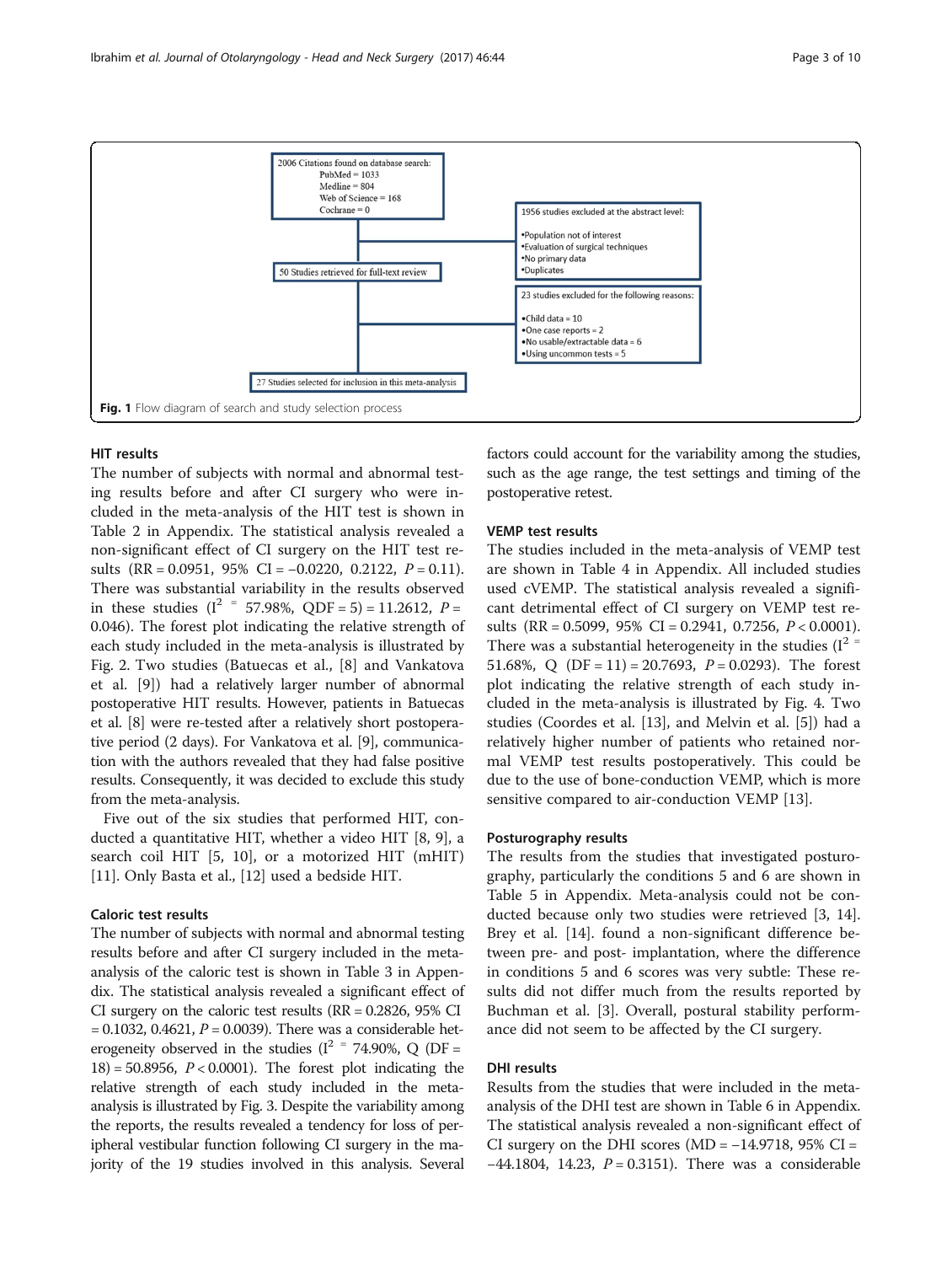<span id="page-3-0"></span>

| III DUDDUI CUDDIS IIB D-91DCU-<br>> IDI I III III III<br>u<br>Diplomation | cackles to the pit at the control         |                |                                                      |                            |                        |                               |                       |                                                                            |                                                  |
|---------------------------------------------------------------------------|-------------------------------------------|----------------|------------------------------------------------------|----------------------------|------------------------|-------------------------------|-----------------------|----------------------------------------------------------------------------|--------------------------------------------------|
| Source (publication)                                                      | Study design                              |                | Follow-up (days) Number of patients Mean age (range) |                            | $+$ RE<br>$\equiv$     | Caloric<br>+ RE               | VEMP + RE DHI+ RE     |                                                                            | $CDP + RE$                                       |
| Abramides 2015 [18], Sao Paolo, Brazil                                    | Prospective study                         | 120            | 24                                                   | 42 (12-65)                 |                        | $P = 0.414$<br>Yes            |                       |                                                                            |                                                  |
| Basta 2008 [12] Berlin, Germany                                           | Prospective study                         | $\overline{4}$ | $\approx$                                            | $(10 - 75)$                | S a g                  | S a≼                          | Yes<br>$P < 0.05$     | $\overset{\circ}{\succ} \overset{\circ}{\approx} \overset{\circ}{\approx}$ |                                                  |
| Bateucas 2015 [8] Salamanca, Spain                                        | Prospective descriptive                   | $\sim$         | $\Im$                                                | $54 \pm 10$                | Yes                    | Yes                           |                       |                                                                            |                                                  |
| Bonucci 2008 [15] Sao Paolo, Brazil                                       | $\frac{1}{2}$                             | $\frac{1}{2}$  | 38                                                   | $30.65 \pm 32$<br>4-62     |                        | Yes<br>$\epsilon$             |                       |                                                                            |                                                  |
| Brey 1995 [14] Mayo clinic, Rochester, Minnesota                          | $\frac{*}{\mathsf{Z}}$                    | 45 to 1770     | 52                                                   | $3 - 87$                   |                        | $P = 0.01$<br>Yes             |                       |                                                                            | $\overset{\circ}{\approx} \frac{\circ}{\approx}$ |
| Buchman 2004 [3] University of North Carolina, USA Prospectivestudy       |                                           | $\sqrt{30}$    | $\mathcal{O}$                                        | $2 - 87$                   |                        |                               |                       | $\overset{\circ}{\approx} \Xi$                                             | $\S$ $\S$                                        |
| Coordes 2012 [13] Berlin, Germany                                         | Prospective study                         | $\frac{1}{2}$  | $\Box$                                               | $60(20-73)$                |                        |                               | Ψů                    |                                                                            |                                                  |
| Ernst 2006 [30] Berlin, Germany                                           | Prospective study                         | 365            | $\approx$                                            | $18 - 62$                  |                        |                               | $\Sigma\in\mathbb{S}$ |                                                                            |                                                  |
| Ito 1998 [31] Otsu, Japan                                                 | $\frac{1}{2}$                             | $\approx$      | 55                                                   | $\geqslant$                |                        | S®≺                           |                       |                                                                            |                                                  |
| Jutila 2012 [32] Helsinki, Finland                                        | Prospective study                         | $\odot$        | 44                                                   | 55 (30-76)                 | $\frac{Yes}{P} > 0.05$ |                               |                       |                                                                            |                                                  |
| Katsiari 2013 [2] Piraeus, Greece                                         | Prospective study                         | $\infty$       | $\geqslant$                                          | $47.6 \pm 20.2$<br>$10-77$ |                        | $P = 0.01$<br>Yes             | Yes<br>$P = 0.002$    |                                                                            |                                                  |
| Kiyomizu 2000 [33] Miyazaki, Japan                                        | $\frac{1}{2}$                             | $\frac{1}{2}$  | 23                                                   | $36 - 75$                  |                        | 9≌                            |                       |                                                                            |                                                  |
| Kluenter 2009 [6] Fena, Germany                                           | Prospective study                         | 42 31-368)     | 52                                                   | 47(11-74)                  |                        | y≌<br>≥                       |                       |                                                                            |                                                  |
| Kluenter 2010 [25] Fena, Germany                                          | Prospective study                         | 44 (31-363)    | $\geqslant$                                          | 51 (20-75)                 |                        | $\overset{\circ}{\approx}\Xi$ |                       |                                                                            |                                                  |
| Krause 2009a [22] Munich, Germany                                         | Prospective study                         | $28 - 42$      | 59                                                   | 54 (15-83)                 |                        | $P < 0.001$<br>Yes            |                       |                                                                            |                                                  |
| Krause 2009b [23] Munich, Germany                                         | Prospectivestudy                          | 28             | 47                                                   | 54 (16-83)                 |                        | $P < 0.01$<br>Yes             |                       |                                                                            |                                                  |
| Krause 2010 [24] Munich, Germany                                          | Prospectivestudy                          | $\odot$        | 32                                                   | 55 (15-83)                 |                        | $YesP < 0.001$                | Yes<br>$P < 0.047$    |                                                                            |                                                  |
| Louza 2015 [34] Munich, Germany                                           | Retrospective observational study 28 - 42 |                | 4                                                    | $914$<br>56±19             |                        | Ves<br>ND                     | Š®<br>N               |                                                                            |                                                  |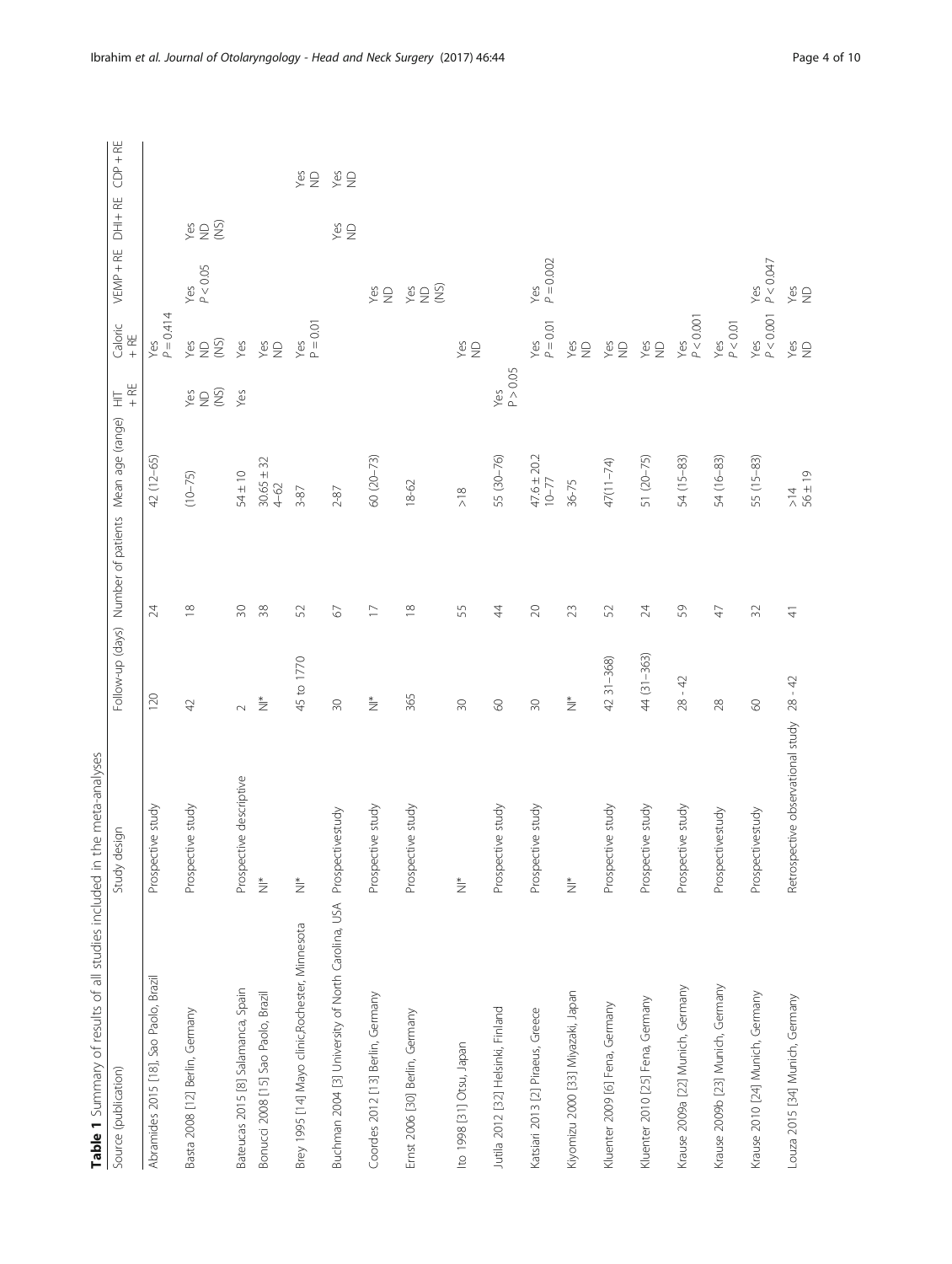| Table 1 Summary of results of all studies included in                                                                                                                                                                          | the meta-analyses (Continued) |                        |                |                            |                      |                      |                                                                                                                |
|--------------------------------------------------------------------------------------------------------------------------------------------------------------------------------------------------------------------------------|-------------------------------|------------------------|----------------|----------------------------|----------------------|----------------------|----------------------------------------------------------------------------------------------------------------|
| Melvin 2009 [5] Johns Hopkins, Maryland, USA                                                                                                                                                                                   | Prospective cohort            | $28 - 42$              | $\frac{6}{2}$  | $(23 - 69)$<br>46          | $\frac{1}{2}$<br>Yes | Yes<br>$\frac{0}{2}$ | S®                                                                                                             |
| Migliaccio 2005 [10] Johns Hopkins, Maryland, USA Prospective study                                                                                                                                                            |                               | $28 - 42$              | $\frac{6}{2}$  | 46 (27-64)                 | P > 0.05<br>Yes      |                      |                                                                                                                |
| Nordfalk 2014 [21] Oslo, Norway                                                                                                                                                                                                | Prospective pilot             | $28 - 42$              | $\overline{C}$ | $32 - 61$                  |                      |                      | Š®                                                                                                             |
| Nordfalk 2015 [19]<br>Oslo, Norway                                                                                                                                                                                             | Prospective                   | 42-56                  | 39             | $57.5 \pm 17.2$<br>(18-83) |                      | Ves<br>≥             | S®<br>S                                                                                                        |
| Robard 2015 [11] Caen, France                                                                                                                                                                                                  | Prospective study             | 150                    | 34             | $49 \pm 25$<br>$(1 - 86)$  |                      |                      | $P = 0.0015$<br>Yes                                                                                            |
| Rossi 1998 [35] Turin, Italy                                                                                                                                                                                                   | Case series                   | 180                    | 32             | $12 - 74$                  |                      | Ves<br>≥             |                                                                                                                |
| Todt 2008 [36] Berlin, Germany                                                                                                                                                                                                 | Retrospective cohort          | 42 - 56                | 62             | $17 - 84$                  |                      | Yes<br>$\supseteq$   | S®<br>M                                                                                                        |
| Vankatova 2014 [9] Geneve, Switzerland                                                                                                                                                                                         | Retrospective study           | $\stackrel{*}{\equiv}$ | 50             | $15 - 72$                  | Ves<br>≥             | S®≺                  |                                                                                                                |
| Wagner 2010 [17] Berlin, Germany                                                                                                                                                                                               | Retrospective cohort          | 42 - 56                | 20             | 41.5 (11-58)               |                      | Yes<br>$\supseteq$   | še                                                                                                             |
| 医三十二指肠 医二十二指肠 医二十二指肠 医二十二指肠 医二十二指肠 医二十二指肠 医二十二指肠 医二十二指肠 医二十二指肠 医二十二指肠 医二十二指肠 医二十二指肠 医二十二指肠 医二十二指肠 医二十二指肠 医二十二指肠 医二十二指肠 医二十二指肠 医二十二指肠 医二十二指肠 医二十二指肠 医二十二指肠 医二十二指肠 医二十二指肠 医二十二指肠 医二十二指肠 医二十二指肠 医二十二指肠 医二十二指肠 医二十二指肠 医二十二指肠 医二十二指 | and a company of the company  |                        |                |                            |                      |                      | *UV Transporter that the first theory of the first theory of the first theory of the first term of the first t |

HIT\* head impulse test, VEMP\* vestibular evoked myogenic potential, DHI\* dizziness handicap inventory, CDP\* computerized dynamic posturography, RE\* reported effect, NI\* not identified. ND\* not detected, NS\* not detected, NS\* H/T\* head impulse test, VEM*P\** vestibular evoked myogenic potential, *DHI\** dizziness handicap inventory, CDP\* computerized dynamic posturography, RE\* reported effect, NI\* not identified. ND\*<br>non-significant, S\* significa non-significant, S\* significant. RE\* reported effect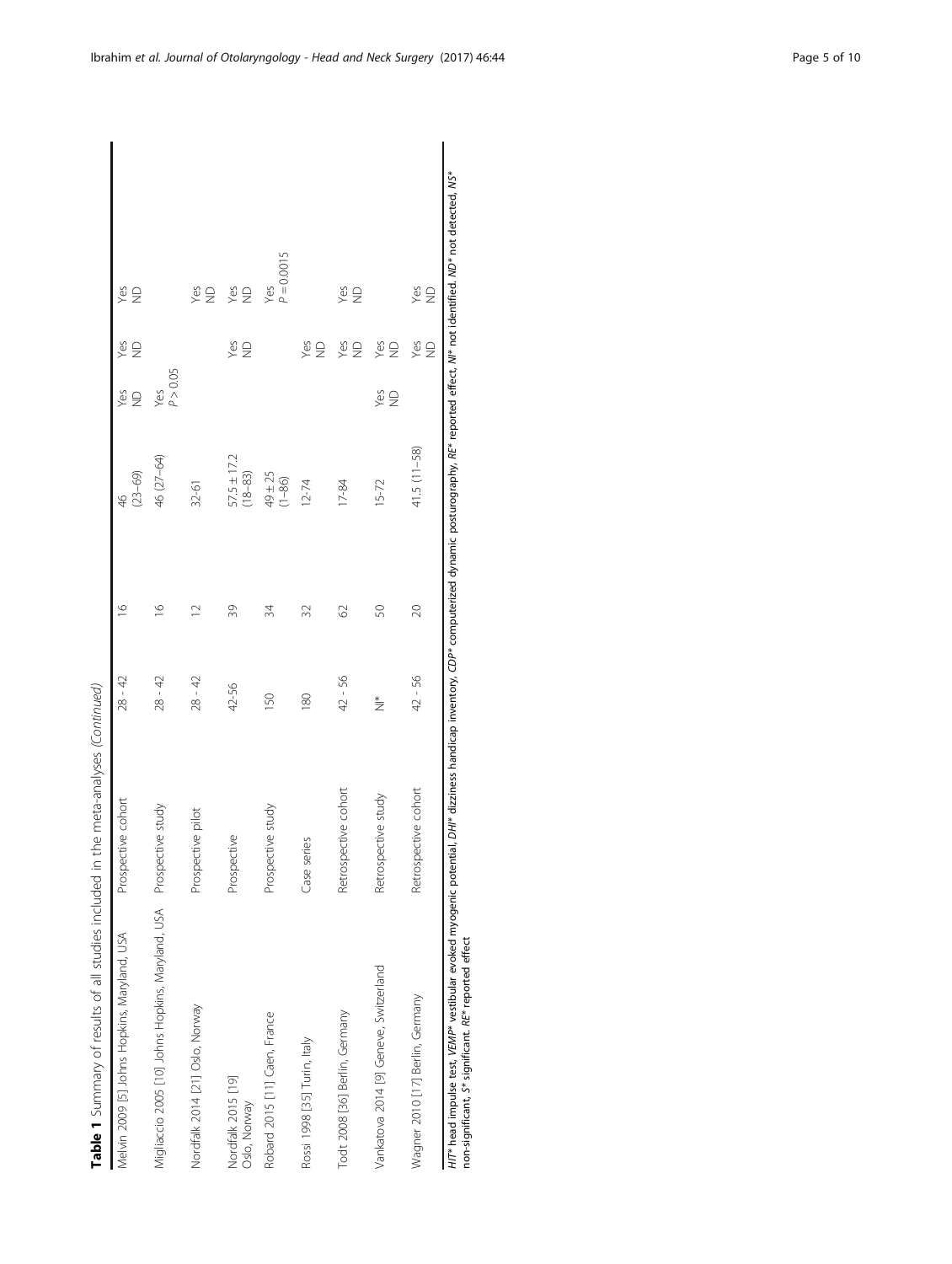<span id="page-5-0"></span>

heterogeneity in the studies ( $I^2$  = 98.65%, Q (df = 3) = 280.0102, P.0001). The forest plot showing the relative strength of each study included in the meta-analysis is illustrated by Fig. 5. Basta et al., [[12](#page-9-0)] reported an unusually high postoperative mean score. However, these authors analyzed only five patients with a significant increase in their DHI scores after the surgery. All of them were significantly older  $(68.8 \pm 6.5 \text{ years})$ , as compared to the other studies (mean  $46.7 \pm 18.2$  years). Results from DHI scores agree with posturography results, where in most studies, even those reporting increased DHI scores did not result in a change that required further investigation and/or intervention.





## **Discussion**

Vestibular disorders have been reported following CI surgery. This systematic review and meta-analysis showed great variability in the tests' results. This variability might be due to the different testing measures employed. Both HIT and caloric tests are strongly affected by the lateral semicircular canal function. VEMP testing is strongly influenced by the saccular function. Posturography testing is closely related to the compensatory mechanisms of postural performance. DHI assessments characterize a patient's subjective impression about their balance perception. Thus it appears that CI may affect some aspects of vestibular function [\[5](#page-9-0)]. The variability may also be partly explained by the differences

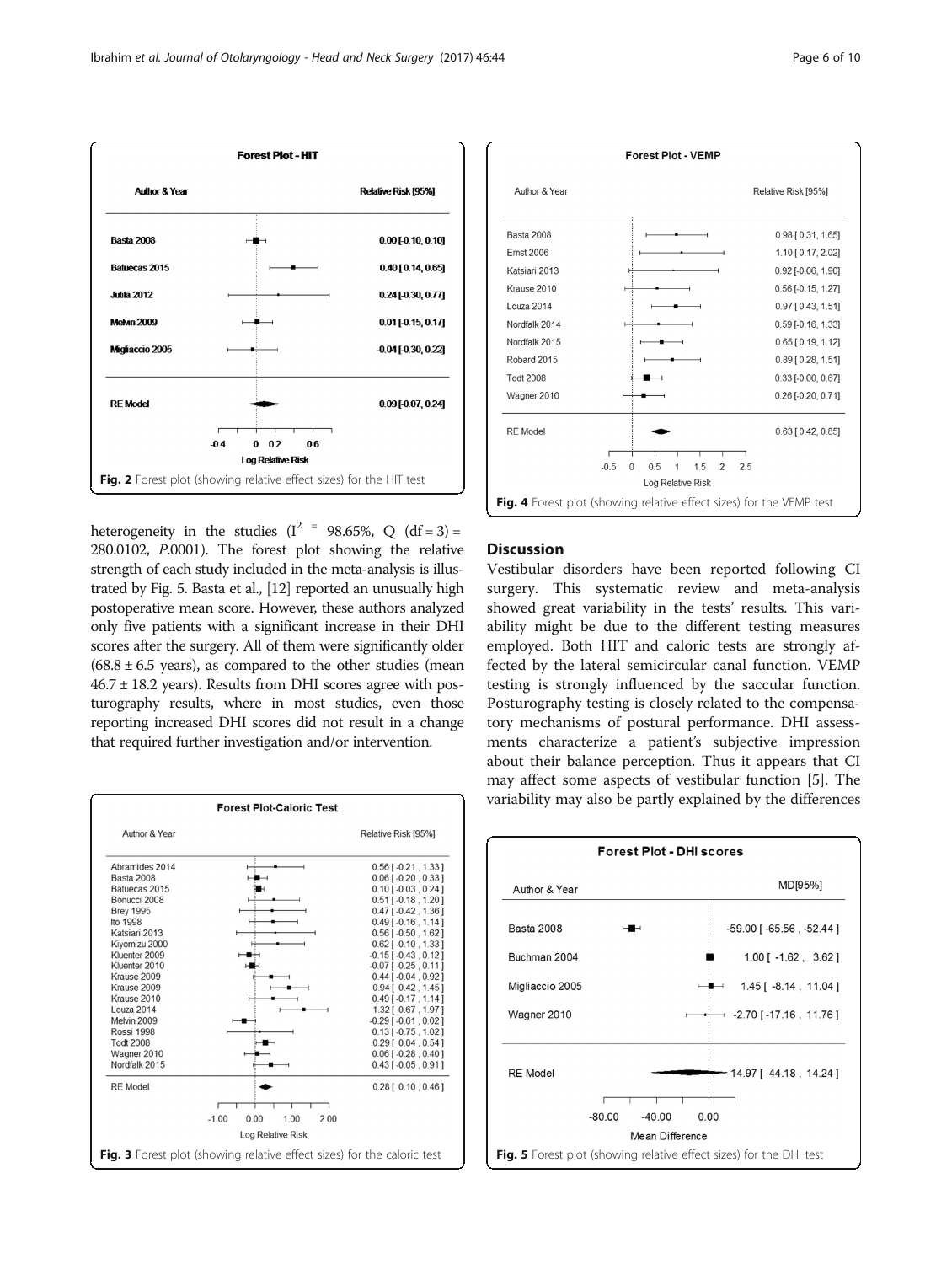in the criteria and/or test techniques such as the cut-off to determine the normal versus abnormal test results [[2\]](#page-9-0). However, not all studies reported their criteria.

Two studies [[8, 9](#page-9-0)] had a relatively larger number of abnormal postoperative HIT results. Maybe this can be explained by the short postoperative re-test period (2 days) [\[8](#page-9-0)]. Unfortunally, was not possible to pool and analyze studies based on follow-up periods because several papers were not specific, either they did not specify the period [[15\]](#page-9-0), or provided a very wide range for it [[14](#page-9-0)].

For VEMP results, two studies [\[5, 13\]](#page-9-0) showed better postoperative results. This could be due to the use of boneconduction VEMP, which is more sensitive compared to airconduction VEMP [\[13\]](#page-9-0), and hence were not included in the meta-analysis. For DHI results, Basta et al., [\[12](#page-9-0)] reported an unusually high postoperative mean score. However, these authors analyzed only five patients with a significant increase in their DHI scores after the surgery. All of them were significantly older (68.8  $\pm$  6.5 years), as compared to the other studies (mean 46.7 ± 18.2 years). Results from DHI scores agree with posturography results, where in most studies, even those reporting increased DHI scores did not result in a change that required further investigation and/or intervention.

Another factor that contributes to variability of the results is the fact that CI users are not a homogenous population. They come from different age groups involving newborns to older adults suffering from severe-toprofound SNHL. Thus, age and etiology of SNHL can affect the vestibular function either before, after, or both before and after CI surgery. For example, meningitis often results in disturbed vestibular function due to ossification of the labyrinth (Cushing et al., [\[16](#page-9-0)]). From the pooled results in the current meta-analysis, it was found that before surgery, 39.5% had abnormal caloric test results, 31.7% had abnormal VEMP test results, and 11.5% had abnormal HIT results [see Table [1](#page-3-0) and [Appendix](#page-7-0)]. Two studies [\[10, 17](#page-9-0)] showed a preoperative average DHI scores higher than ten indicating a previous vestibular problem. Few studies reported the number of patients with preoperative caloric or VEMP hyporeflexia who had a deterioration (areflexia) postoperatively [[2](#page-9-0), [15, 18\]](#page-9-0). For example, Bonucci et al. [\[15](#page-9-0)] found that 10% of the patients who had preoperative hyporeflexia in the caloric test had postoperative areflexia, however, it was not clear whether it was the implanted ear or the contralateral ear. Abramides et al. [\[18](#page-9-0)] and Katsiari et al. [\[2](#page-9-0)] reported that a deterioration in the nonimplanted ear might occur either because the insertion of the electrode in the scala tympani in one ear alters the vestibular input to the brain, and hence modifies the contralateral ear response, or because the reproducibility of the response in these individuals over time is not perfect.

Surgical technique can also affect the outcome. Factors such as electrode insertion site (whether through a cochleostomy, anteroinferior to the round window, or directly through the round window), the electrode length (short or long electrode), the electrode insertion speed, and the electrode insertion depth [\[19\]](#page-9-0). The current literature does not provide details about the surgical procedure and only mention the technique used (cochleostomy versus round window approach). The majority of the articles reported the cochleostomy (anteroinferior to the round window) as the standard approach.<sup>1</sup> Unfortunally, it was not mentioned whether soft surgical techniques were used to minimize trauma to the labyrinth [\[20\]](#page-9-0).

The data in the current meta-analysis showed no significant increase in DHI in the majority of patients (84.4%), suggesting that CI did not affect balance. Seventy-two percent of the patients retained a normal caloric function after surgery, 60% retained normal HIT results, and 56% retained normal VEMP test results, thus it can be concluded that the impact of CI surgery on the vestibular apparatus was not clinically significant. It is worth noting that some conditions such as the use of ototoxic drugs or Meniere's disease might be present in CI users, and could limit the interpretation of abnormal balance tests in case testing was done only postoperatively. However, the studies did not report detailed patients' medical history to be conclusive.

It is important to note that some studies were performed by the same group (Nordfalk et al. [[19, 21](#page-9-0)], Krause et al. [[22](#page-9-0)–[24](#page-9-0)], and Kluenter et al. [\[6](#page-9-0), [25\]](#page-9-0)). The authors were contacted to verify whether these studies have an overlap. Nordfalk et al. have different sets of patient populations, so they do not overlap. Kluenter et al. had 12 patients who participated in both studies. No response was received from Krause et al.

We found that CI surgery can significantly affect the results of both the caloric test and VEMP test. This finding is in accord with the systematic review of Kuang et al. [[26](#page-9-0)], where they found that 37% of patients had reduced reflex, and 34% had caloric asymmetry after CI surgery. Other authors [\[27, 28](#page-9-0)] reported that one-third of CI recipients complain of dizziness after surgery. A recent review aimed at determining the best test to evaluate vestibular function before and after CI surgery was published by Abouzayd et al., [\[29\]](#page-9-0). They found that the caloric test was least sensitive, VEMP results were most often impaired, and HIT results were generally conserved. Our study provides a quantified evidence that CI surgery can significantly affect some vestibular test results (although it might not be clinically significant, as evident from the pre- and postoperative DHI scores). It also provides estimates of vestibular dysfunction in CI candidates. The current study confirms that it is important to pursue a case-by-case approach with CI surgery candidates, based on each patient's history and symptoms.

To summarize, several factors can contribute to the variability of the results within and between the vestibular function tests, both before and after CI surgery, that are difficult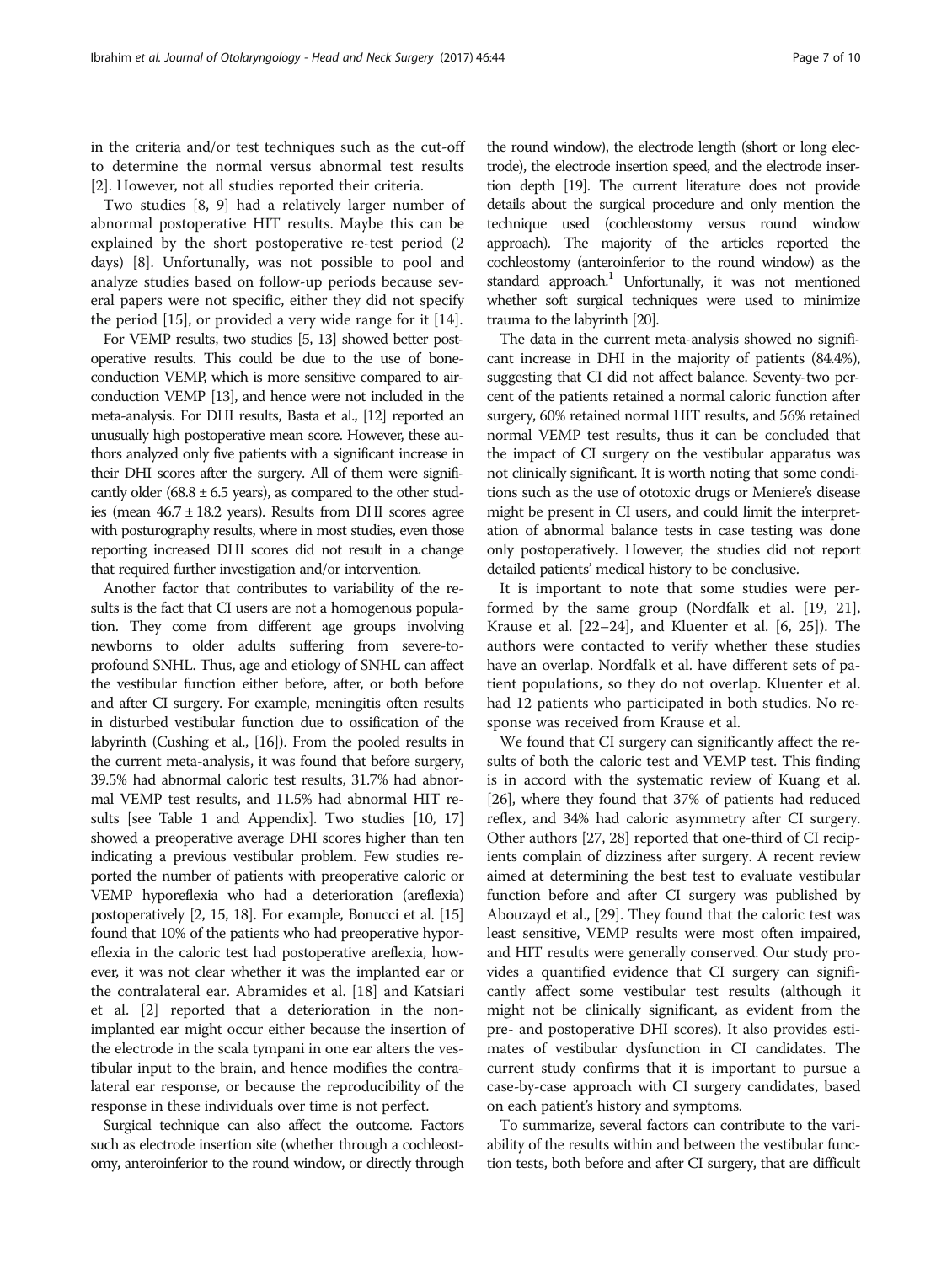<span id="page-7-0"></span>to control for. Those factors include age and etiology of hearing loss, the surgical technique used, and the incidence of trauma to the inner ear. Because congenital, genetic, and post-meningitis hearing loss is more common in children, a separate analysis of pediatric vestibular function before and after CI surgery, and comparing the results to adults, would be a useful area of future research.

## Conclusion

According to the results of the current meta-analysis, CI surgery can significantly affect the results of caloric as well as VEMP tests. No significant effect was detected in HIT results, posturography, or DHI scores. Drawing a definitive conclusion is rather difficult for a number of reasons, such as heterogeneity in study design, variability among patient populations, pre-existing condition, and measurement and reporting differences. Whilst studies showed that some postoperative scores were worse after CI, the proportion of patients affected appears low. Age and etiology of hearing loss appear to affect the vestibular function after CI surgery. Nonetheless, the possible effects of CI surgery on the vestibular system should be communicated to CI recipients before surgery.

## **Endnotes**

 $1$ Todt et al., 2008 [\[36\]](#page-9-0) claimed that the use of round window approach for electrode insertion would decrease the probability of loss of vestibular function postoperatively, compared to the standard cochleostomy approach.

## Appendix

Table 2 Number of subjects with normal and abnormal testing results before and after surgery in studies included in the meta-analysis for the HIT test

| Study              |         | pre  | Year Normal Abnormal Normal Abnormal<br>pre | post | post         | Number<br>pre | Number<br>post |
|--------------------|---------|------|---------------------------------------------|------|--------------|---------------|----------------|
| Basta [12]         | 2008    | -18  | 0                                           | 18   | $\mathbf{0}$ | 18            | 18             |
| Batuecas<br>[8]    | 2015 30 |      | $\Omega$                                    | 20   | 10           | 30            | 30             |
| Jutila [32]        | 2012 19 |      | 25                                          | 15   | 29           | 44            | 44             |
| Melvin [5]         | 2009    | - 14 | $\Omega$                                    | 10   | $\Omega$     | 14            | 10             |
| Migliaccio<br>[10] | 2005 14 |      | $\mathcal{P}$                               | 10   | 1            | 16            | 11             |
| Vankatova<br>[9]   | 2014 50 |      | 0                                           | 43   | 7            | 50            | 50             |

Normal pre = number of individuals with normal test results before surgery. Abnormal Pre = number of individuals with abnormal test results before surgery. Normal post = number of individuals with normal test results after surgery. Abnormal post = number of individuals with abnormal test results after surgery. Number pre = number of individuals tested before surgery. Number post = number of individuals tested after surgery

|  |                                    |  | Table 3 Number of subjects with normal and abnormal testing |  |
|--|------------------------------------|--|-------------------------------------------------------------|--|
|  |                                    |  | results before and after surgery in studies included in the |  |
|  | meta-analysis for the caloric test |  |                                                             |  |

| Study               | Year | Normal<br>Pre | Abnormal<br>pre | Normal<br>post | Abnormal<br>post | Number<br>pre | Number<br>post |
|---------------------|------|---------------|-----------------|----------------|------------------|---------------|----------------|
| Abramides<br>$[18]$ | 2014 | 14            | 34              | 8              | 40               | 24            | 24             |
| Basta<br>$[12]$     | 2008 | 16            | $\overline{2}$  | 15             | 3                | 18            | 18             |
| Batuecas<br>$[8]$   | 2015 | 30            | $\overline{0}$  | 27             | 3                | 30            | 30             |
| Bonucci<br>$[15]$   | 2008 | 15            | 23              | 9              | 29               | 38            | 38             |
| Brey<br>$[14]$      | 1995 | 8             | 9               | 5              | 12               | 17            | 17             |
| Ito<br>[31]         | 1998 | 18            | 37              | 11             | 44               | 55            | 55             |
| Katsiari<br>$[2]$   | 2013 | 7             | 13              | 4              | 16               | 20            | 20             |
| Kiyomizu<br>[33]    | 2000 | 13            | 10              | 7              | 16               | 23            | 23             |
| Kluenter<br>[6]     | 2009 | 18            | 6               | 21             | 3                | 24            | 24             |
| Kluenter<br>$[25]$  | 2010 | 41            | 11              | 44             | 8                | 52            | 52             |
| Krausea<br>$[22]$   | 2009 | 25            | 20              | 15             | 27               | 45            | 42             |
| Krauseb<br>[23]     | 2009 | 35            | 21              | 13             | 40               | 56            | 53             |
| Krause<br>$[24]$    | 2010 | 13            | 9               | 8              | 14               | 32            | 32             |
| Louza<br>[34]       | 2014 | 30            | 11              | 8              | 33               | 41            | 41             |
| Melvin<br>$[5]$     | 2009 | 14            | 6               | 15             | 1                | 20            | 16             |
| Nordfalk<br>$[19]$  | 2015 | 20            | 10              | 13             | 17               | 30            | 30             |
| Rossi<br>[35]       | 1998 | 8             | 24              | 7              | 25               | 32            | 32             |
| Todt<br>$[36]$      | 2008 | 48            | 14              | 36             | 26               | 62            | 62             |
| Wagner<br>[17]      | 2010 | 17            | 5               | 16             | 6                | 22            | 22             |

Normal pre = number of individuals with normal test results before surgery. Abnormal Pre = number of individuals with abnormal test results before surgery. Normal post = number of individuals with normal test results after surgery. Abnormal post = number of individuals with abnormal test results after surgery. Number pre = number of individuals tested before surgery. Number post = number of individuals tested after surgery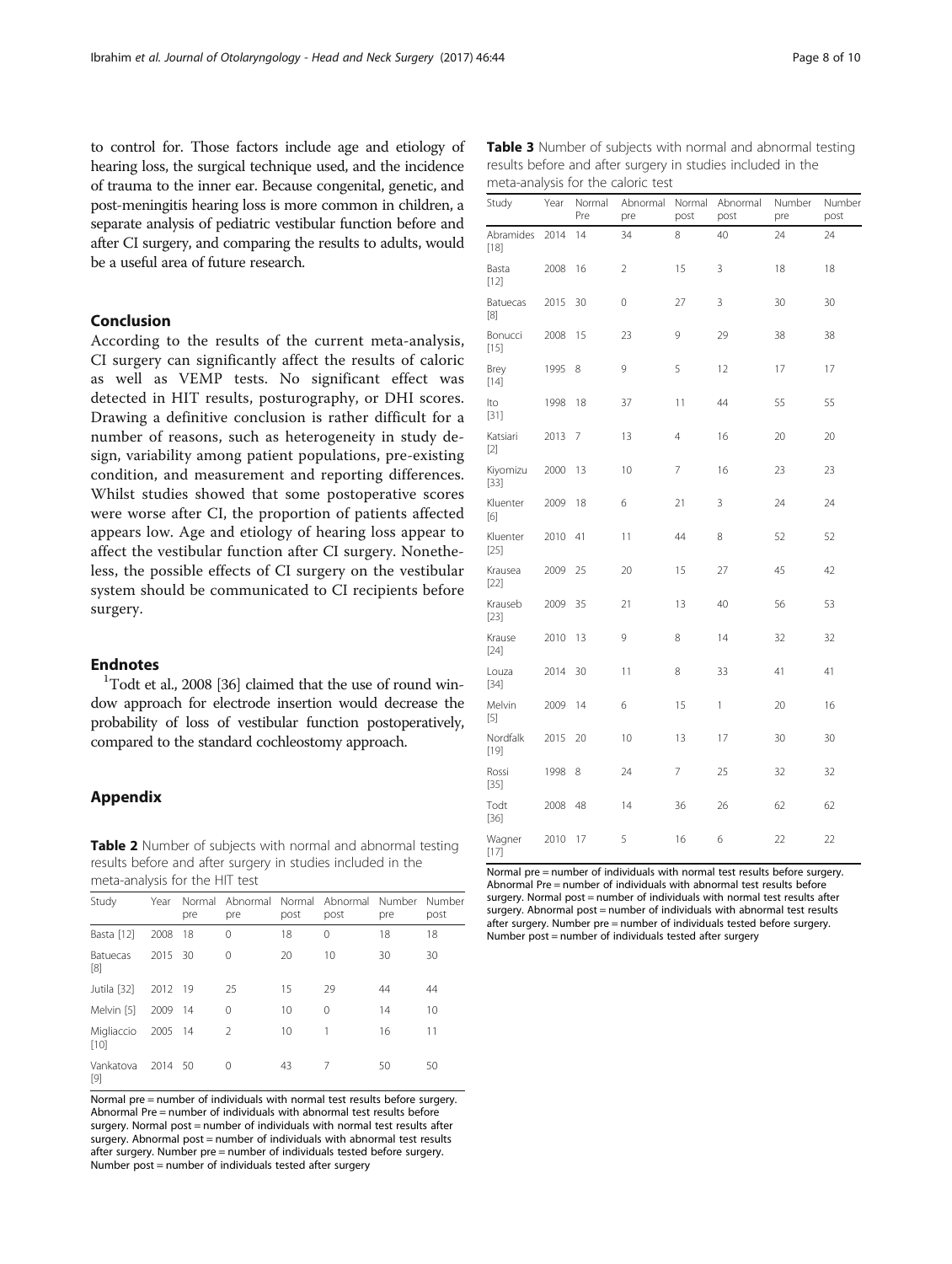<span id="page-8-0"></span>

| Table 4 Number of subjects with normal and abnormal testing |  |
|-------------------------------------------------------------|--|
| results before and after surgery in studies included in the |  |
| meta-analysis for the VEMP test                             |  |

| Study              |      | Years Normal.<br>pre | Abnormal.<br>pre | Normal.<br>post | Abnormal.<br>post | Number.<br>pre | Number.<br>post |
|--------------------|------|----------------------|------------------|-----------------|-------------------|----------------|-----------------|
| Basta<br>$[12]$    | 2008 | 16                   | $\overline{2}$   | 6               | 12                | 18             | 18              |
| Coordes<br>$[13]$  | 2012 | 17                   | $\mathbf{0}$     | 14              | 3                 | 17             | 17              |
| Ernst<br>$[30]$    | 2006 | 12                   | 6                | $\overline{4}$  | 14                | 18             | 18              |
| Katsiari<br>$[2]$  | 2013 | 10                   | 10               | $\overline{4}$  | 16                | 20             | 20              |
| Krause<br>$[24]$   | 2010 | - 14                 | 16               | 8               | 22                | 30             | 30              |
| Louza<br>$[34]$    | 2014 | 29                   | 12               | 11              | 30                | 41             | 41              |
| Melvin [5]         | 2009 | 12                   | 7                | 11              | 5                 | 19             | 16              |
| Nordfalk<br>$[21]$ | 2014 | 9                    | 3                | 5               | $\overline{7}$    | 12             | 12              |
| Nordfalk<br>$[19]$ | 2015 | 25                   | 8                | 13              | 20                | 33             | 33              |
| Robard<br>[11]     | 2015 | 22                   | 12               | 9               | 25                | 34             | 34              |
| Todt [36]          | 2008 | 39                   | 23               | 28              | 34                | 62             | 62              |
| Wagner<br>$[17]$   | 2010 | 22                   | 18               | 17              | 23                | 20             | 20              |

Normal pre = number of individuals with normal test results before surgery. Abnormal Pre = number of individuals with abnormal test results before surgery. Normal post = number of individuals with normal test results after surgery. Abnormal post = number of individuals with abnormal test results after surgery. Number pre = number of individuals tested before surgery. Number post = number of individuals tested after surgery

Table 5 Test results (Sensory Organization test scores) before and after surgery in studies included in the meta-analysis for the posturography test

| Study                   |         |                   |          | Year Mean1 SD1 Number1 Mean2 SD2 Number2 |      |          |    |
|-------------------------|---------|-------------------|----------|------------------------------------------|------|----------|----|
| Brey<br>$[14]$          |         | 1995 46.99        | 25.68 22 |                                          | 45   | 31.04 22 |    |
| <b>Brey</b><br>$[14]$   |         | 1995 43.5 22.1 22 |          |                                          | 4217 | 28.76 22 |    |
| <b>Buchman</b><br>$[3]$ | 2004 39 |                   | 26       | 82                                       | 40   | 27       | 67 |
| Buchman [3] 2004 33     |         |                   | 26       | 82.                                      | 31   | 26       | 67 |

Mean1 = mean scores before surgery. SD1 = scores standard deviations before surgery. Number1 = number of patients tested before surgery. Mean2 = mean scores after surgery. SD2 = scores standard deviations after surgery. Number2 = number of patients tested after surgery

Table 6 Test results (DHI scores) before and after surgery in studies included in the meta-analysis for the DHI test

| Study                                    |        |      | Year Mean1 SD1 Number1 Mean2 SD2 Number2 |      |       |       |
|------------------------------------------|--------|------|------------------------------------------|------|-------|-------|
| Basta<br>$[12]$                          | 2008 5 | 1.41 | 18                                       | 64   | 14.14 | - 18  |
| Buchman 2004 5<br>$\lceil 3 \rceil$      |        | - 8  | 78                                       | 4    | 8     | 66    |
| Migliaccio 2005 10.54 11.76 11<br>$[10]$ |        |      |                                          | 9.09 | 11.18 | $-11$ |
| Wagner 2010 14.9<br>$[17]$               |        | 24.4 | 20                                       | 17.6 | 22.2  | -20   |

Mean1 = mean scores before surgery. SD1 = scores standard deviations before surgery. Number1 = number of patients tested before surgery. Mean2 = mean  $s$  scores after surgery. SD2 = scores standard deviations after surgery. Number2 = number of patients tested after surgery

#### Abbreviations

CI: Cochlear Implant; DHI: Dizziness Handicap Inventory; HIT: Head Impulse Test; MD: Mean Difference; RR: Relative Risk; SOT: Sensory Organization Test; VEMP: Vestibular Evoked Myogenic Potential

#### Acknowledgements

The authors would like to thank Dr. Xun Zhang, PhD - McGill University Health Center. For revising R codes and results—as well as the McGill Medical librarians at MUHC, for their valuable assistance in building the search strategy and retrieving the articles from the various databases.

#### Funding

Canada Graduate Scholarship Master's (CGS-M) Award - Canadian Institutes of Health Research (CIHR).

#### Availability of data and materials

Data sharing not applicable to this article as no datasets were generated or analysed during the current study

#### Authors' contributions

II: data collection, data analysis, manuscript drafting. SDS: data analysis, manuscript editing and revision. BS: data analysis, manuscript editing and revision. AZ: Concept & design, data analysis, manuscript editing and revision. All authors read and approved the final manuscript.

#### Competing interests

The authors declare that they have no competing interests.

#### Consent for publication

Not applicable.

#### Ethics approval and consent to participate

Not applicable.

#### Publisher's Note

Springer Nature remains neutral with regard to jurisdictional claims in published maps and institutional affiliations.

#### Author details

<sup>1</sup>Department of Otolaryngology-Head and Neck Surgery, Royal Victoria Hospital, McGill University, Montréal, Canada. <sup>2</sup>Department of Otolaryngology-Head and Neck Surgery, Jewish General Hospital, McGill University, Montréal, Canada.

## Received: 26 September 2016 Accepted: 26 May 2017

#### References

1. WHO. [http://www.who.int/mediacentre/factsheets/fs300/en/.](http://www.who.int/mediacentre/factsheets/fs300/en/) Accessed 23 June 2015.